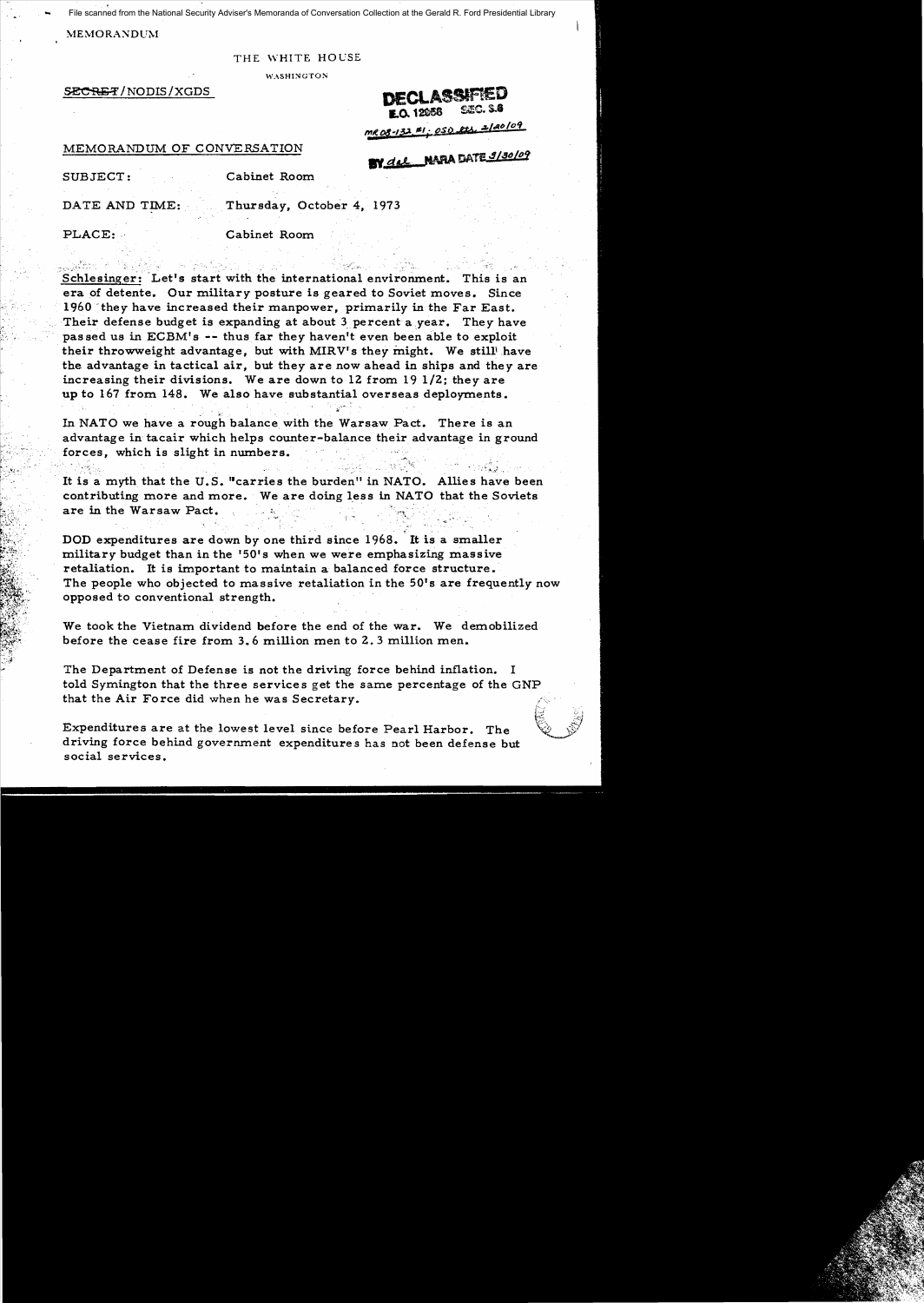## $\texttt{SECREF}/\text{NODIS}/\text{XGDS}$   $-2$  -

We must maintain balanced expenditures to be able to move anywhere in the world.

\_ On SALT II -- we hope to restrain the Soviets' strategic growth, but we must retain rough parity between the two sides.

Laird: We must understand that while Soviet military expenditures are about equal to ours their personnel costs about 20 percent of the total; ours cost about'60 percent of the total. We are falling behind in the strategic arms area. It will take great leadership to keep us in the ball game with them.

, Our problem with the Congress is this. Other Cabinet members don't .try to dump everything into DOD.

President: These are good points, especially on manpower. The Soviet Union is moving forward in a number of strategic systems. Our Navy is still superior, but ours is an old Navy -- the Soviets' is a new one. Like the Germans going into World War II. What is involved is not just the U.S.  $-$  Soviet balance but the ability of the U.S. to play the role in the world we must play if we are to have peace. No other state can play that role. No one fears the United States. If we end up as a number two, we are unable to keep the peace -- and we are responsible for maintaining peace around the world. We have a tendency after every war to turn inward-:- it's even worse this time because of the knuckle-headed ~,~ . ,. . ~. .i.~ "". ~ • .:~ . ' ." ,.~ '\_ . • ~;~~~ir~~\<~~;~":~' '. ,~ .  $\lceil \mathop{\mathrm{proles}}\nolimits \mathop{\mathrm{sors}}\nolimits.$ 

If we don't stay strong, NATO will fall apart, and the Japanese would have to assert themselves or make a deal with the Soviets. In the Third World, If we are number two, our influence for  $_{\text{peace}}$  will go down.  $\cdot$  in the  $\cdot$  . Middle East, those who want us to reduce defense are in the forefront of those urging arms to Israel. We can maybe be second in some areas, but in the Navy we can't afford it. I we don't stay strong, NATO will fail apart, and the Saption assert themselves or make a deal with the Soviets. In<br>if we are number two, our influence for peace will go de<br>Middle East, those who want us to reduce defense

As a result of our initiatives, we have cut military expenditures. We can go ahead in mutual arms cuts, but if we cut unilaterally, forget it.

While the goal of our policy is peace, it is ironic that the peaceniks' policy one that we could tolerate.

Strength *by* itself is no policy. Neither is negotiation by itself -- they must be in combination. Disarmament can't be an end in itself. Where you have the Soviet Union as a threat to the world -- which may be turning in now, but could break out any time -- disarmament unilaterally would threaten a peaceful world. That would encourage aggression. .



..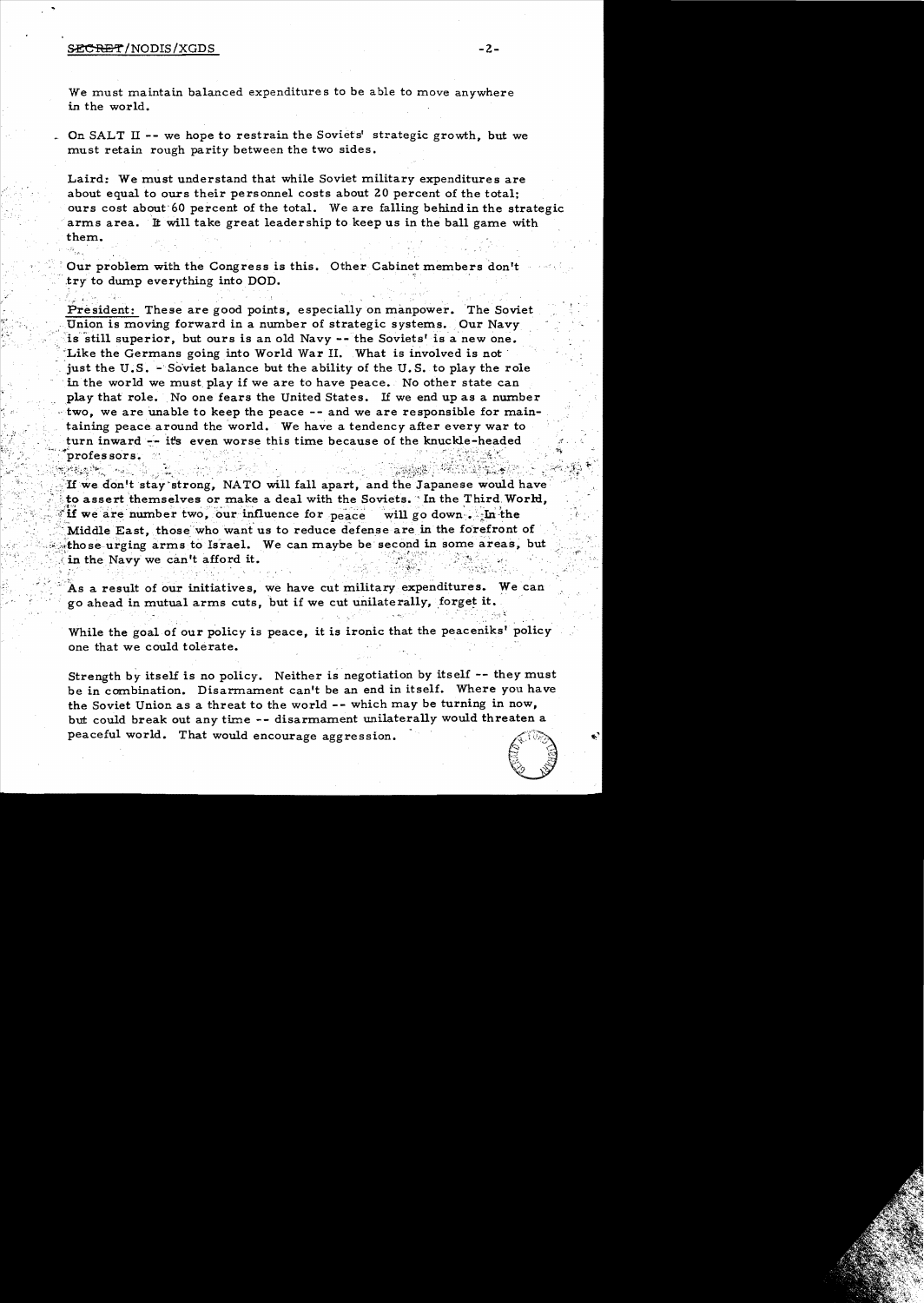## ${SECREF/NODIS/XGDS}$   $-3$

;'.'>.~i·'~.. ' ~~

The Chinese -- with the possible exception of the Japanese, the greatest event will be what happens to China. They have the capability to become the best and most productive. Right now the U.S. is their best friend.

They hate us, but if they are outside the club in 20 years, we could be in trouble. We must keep a balance, so the Soviet Union can't feel it can give up the Chinese and get away with it.

The issue is whether our children will sit here in peace or in fear.

President: With prices and need going up, the development of the Soviet gas fields may be imperative. We are going like molasses in the nuclear field  $\sim$ . let's get moving.  $\sim$ 

......

 $\mathcal{L}$ 

On my decision, energy comes first and environment second.  $\mathcal{G}_1$ .  $\mathcal{G}_2$  :  $\mathcal{G}_3$  :  $\mathcal{G}_4$  :  $\mathcal{G}_5$  :  $\mathcal{G}_7$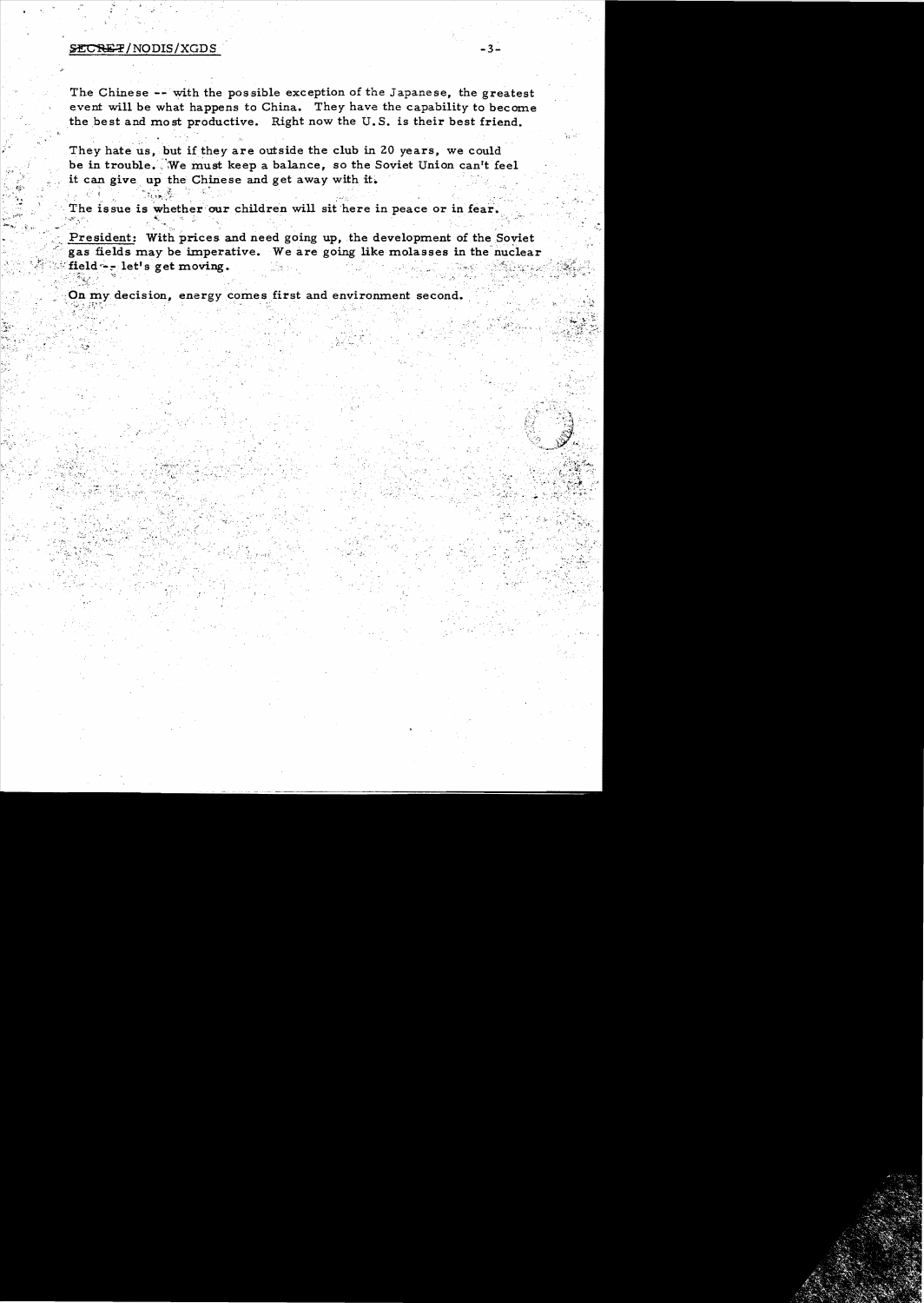Culmint huty 40 g 23

Scholaringen - Start us family immunant. En of dilunte, One wil pestine quant to som moso, Since 1960 they have unnersed this wongomer, puning in Far Eart. Dip londaget expositioning at about 3%/ogs. They have passed up in FCBNG - the partty haven were ordets exploit their thanwomps adventage, but a / MIRUS they maybe. Old still have a homitage instauring they work absolve this they include their deviasions (un down to 12 from 191/2, they up to 16? from 148. We have sortstanted aurera dylaparts. In NATO can know a sommigle bolowin in cel Warram RD Abontage in tre air which helps counterbolome myth that US carries a breadon in NATO. Office have have cartularty mast more. We closing loss in NATO Clara Sus in W.P. DOD expositions dans by /3 since 68. Smaller multing them in 50's when we imphresping mesese retaleation. Important to minutum take halamed forme structure, Perperente of eitenth Massis ret. Use took VN devidend before und of cores. Demoted girl before Cross fire - 3, 6 70 2, 3 Cross port = 5.6 to 6.13.<br>Da D in wat driving face believed implication. Told Sagerty where the was sea, Effenditure at 1 min 2 mil sin 1 Mps Pearl Hurton. defense but social service Une moist mointain stalament appointement to be oble SALT D- un hypota restrance sur statific que als por **GERALD DECLASSIFIED** AUTHORITY  $p_1 \cap R$   $p_2 \cap R$   $p_3 \neq 1$ **BY**  $\frac{1}{4}$  NARA, DATE  $\frac{37}{7}$ /09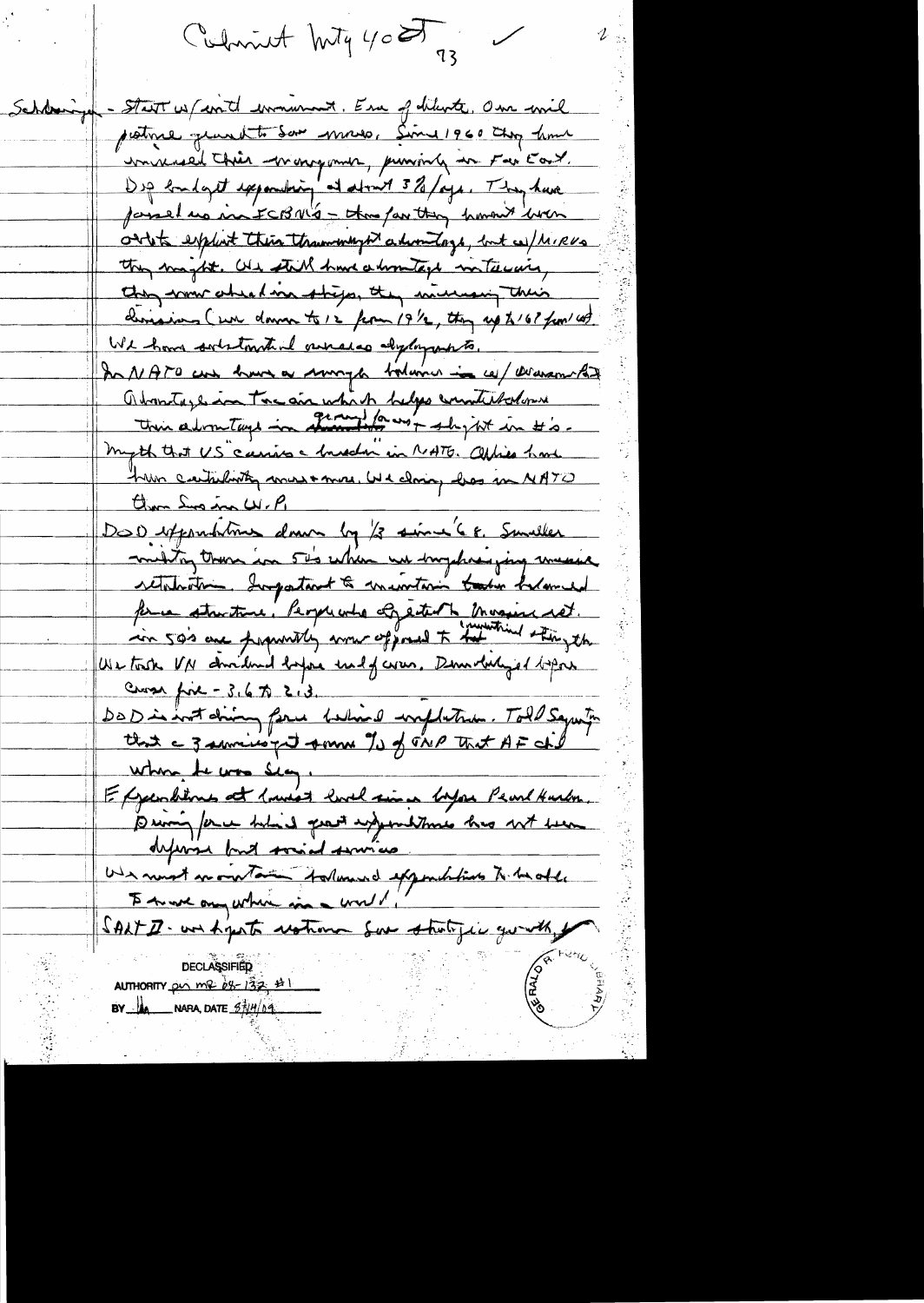use mort return work , and don't ceathe. <u>fairs</u> expositions are about equal to us, there personal coto chant 20 % ; and about 60%. It will take given hadreship to help no in a bord gome container. Attended the service to the service Our problem of large is this. A Derit try to driving everything with soo all stam Pus Grow joints, expose manyon on SU is money forward in a number of thetre zything. One many is still surprise, but once is an old having - Sch is a new oire, Like Cermans going with wwith, comp what is invorted to not just a US-50 bolow in fut about of CS to play when in world we most play inf was to much fince, ho stin state = un plo that arl. In one flan cus. If we see I my so # 2, was in which to help - perse -I are un importable that with placed avoid could. We have touched as aptom every come to them invendern worst this time because of check there and proposing. If we don't stay strong, NATO will fall apport, Joys would from to occurt throughts as make a lead w/c Surs, In 3rd world, if we are It 2, am influence for peace will go down. SuME, those with won't us to reduce says defense on in prepart of annote decade. In We have mythe he 2 shin som amos, but in hang in curio offered at. as regard of own initiatives, are home out military spirituations. We can go about me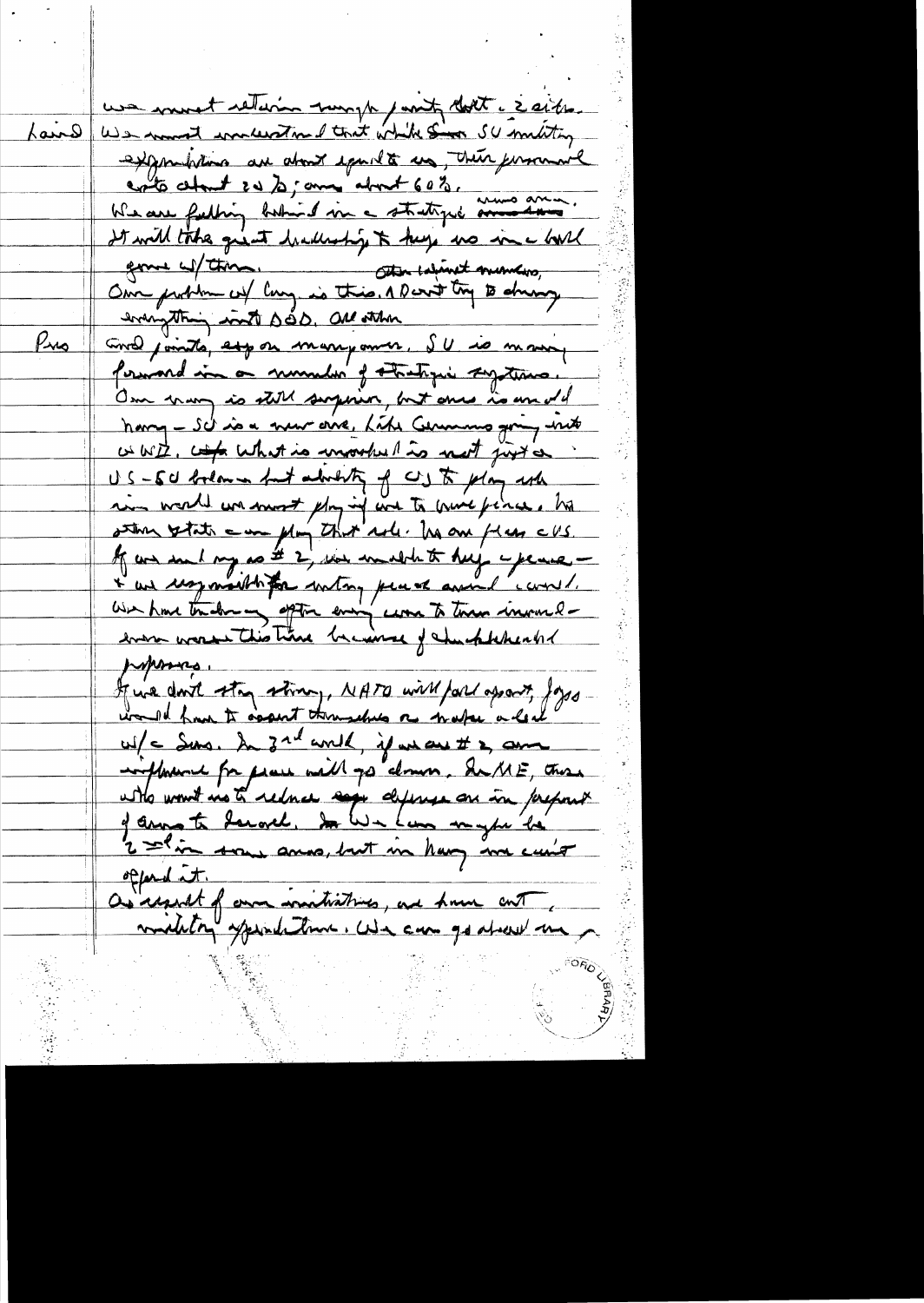$\begin{picture}(20,10) \put(0,0){\vector(1,0){100}} \put(15,0){\vector(1,0){100}} \put(15,0){\vector(1,0){100}} \put(15,0){\vector(1,0){100}} \put(15,0){\vector(1,0){100}} \put(15,0){\vector(1,0){100}} \put(15,0){\vector(1,0){100}} \put(15,0){\vector(1,0){100}} \put(15,0){\vector(1,0){100}} \put(15,0){\vector(1,0){100}} \put(15,0){\vector(1,0){100}} \$ 

mentural comme conto, but up nor cut undatteredly, forget it. de tier pour y ann poting is place. Some trat would to not want in pair, at least near Count toderate. Stormyth by itself is me policy, hickup is ingotation by itself - they must be in contradice, have SU a threat the world-which may be turning in vour, but could broke mot any time - discurrent inclutadly would threaten a five upid world. That cevaled incommage aggression. Choise - w/ pcosible exception of Jaggs, greatist <u>And coyally a became "but a most production</u> Regist win US is their hart from . They hate us, that if they are ontarile a chit in ZU -jes, were could be in townton, we must help a balance, 70 SO cout fel it can juing a Chinese & get in place or in fear.